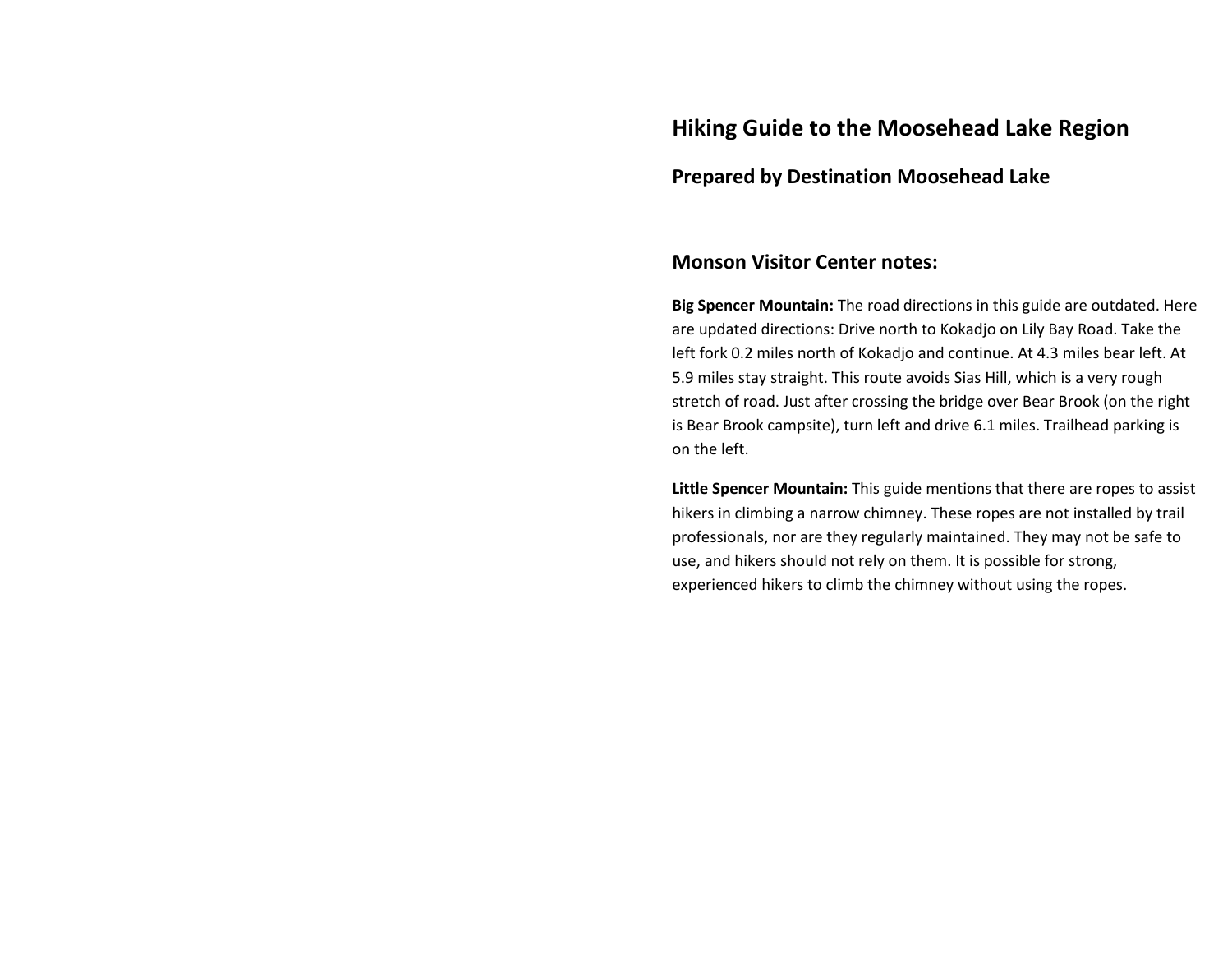### **CHAIRBACK MOUNTAIN (Please note that fee is charged at checkpoint)**

**Distance:** 8.2 miles round-trip **Time:** 6 hours round-trip **Elevation:** 2,219 feet **Difficulty:** Challenging Although steep at first, the trail levels out and is a very pleasant hike to the summit. There are incredible views of the White Cap Range, Baker Mountain, Elephant Mountain and even part of Big Spencer Mountain. The last part of the trail winds through a steep rocky slope, so use caution. There is a blueblazed side trail to East Chairback Pond.

**Directions:** Go through the blinking light in Greenville (traveling north); turn right and head up Pleasant Street. Two miles the pavement ends, and at 3.6 miles you cross Big Wilson Stream. At 12 miles you come to Hedgehog Checkpoint, and a fee is charged. At 13.8 miles turn right. Continue to follow signs to Gulf Hagas parking lot for several miles. The Appalachian Trail crosses the road before the Gulf Hagas parking, but there isn't any room to park. Continue 0.3 mile to the Gulf Hagas parking lot, then walk back to the trail.

### **BIG SPENCER MOUNTAIN**

**Distance:** 4 miles round-trip **Time:** 5 hours **Elevation:** 3,230 feet

**Difficulty:** Challenging

Big Spencer is a prominent Moosehead Lake landmark. The views from the top include Lobster Lake, Chesuncook Lake, Katahdin, Moose Mountain, Mt Kineo, Allagash wilderness lakes, and many other lakes, ponds, and mountains. About .8 miles up the hiking trail is an old Forest Ranger cabin. From there, a steep trail leads to the top. There are short wooden ladders over some of the more slippery areas. An abandoned fire tower is at the summit.

**Directions:** Drive to Kokadjo. Take the left fork .2 miles north of Kokadjo. Continue on main road for 8 miles. At the bridge that crosses Bear Brook (on right is BB campsite) turn left and drive 6.1 miles. Trailhead is on the left. Vehicles with low clearance can make it to within 200 yards of trailhead.

### **MOXIE FALLS**

**Distance:** 2 miles round-trip **Difficulty:** Easy

This is a very easy 1 mile walk into one of Maine's highest and prettiest waterfalls.

**Directions:** Starting from the blinking light in Greenville head north on Route 15, at 1.4 miles turn left on Depot Street, at 2.2 miles curve right, at 5.3 miles curve left, at 6.1 miles straight through gate, at 12.2 miles pass "Wally World", at 17.1 miles straight through gate, at 18.0 miles stop and then left on Indian Pond Road, at 19.8 miles take a sharp right turn on to Lake Moxie Road, at 23 miles right into Moxie Falls parking lot, at 25 miles take a left or right at the stop sign at 201 for food and gas.

### **LILY BAY STATE PARK Difficulty:** Easy

Beautiful location with a network of nature trails and a beach/ picnic area that you can enjoy for a nominal day-use fee. **Directions:** From the flashing light in downtown Greenville proceed about 8 miles north on the Lily Bay Road (up the east side of the lake). The park entrance will be on your left.

### **LITTLE WILSON FALLS**

**Distance:** 2 miles round-trip **Time:** 2 hours **Difficulty:** Moderate **Directions:** Go south from Greenville to Monson on Rte 15.

Take a left on the Elliotsville Road, just after the "Welcome to Monson" sign. Proceed 7.7 miles. Before the bridge that spans Big Wilson Stream, take a left and go on a gravel road for 0.7 miles to where the road ends at a campsite. Park here. Walk upstream on a trail that follows along the river. After about .8 miles you will come to the Appalachian Trail, designated by white blazes on the trees. Turn left onto the AT and follow it for about .1 mile upstream to the falls. There is a dramatic drop into the gorge, so keep dogs and children close to you at the falls. On your return trip you might want to spend some time at the swimming hole near the campsite. There is a rope swing and some deep pools to jump into. There is a gate at the start of the gravel road which may be locked, if so park at the gate and walk the .7 miles.

### **INDIAN MOUNTAIN – Laurie's Ledge Trail (Please note that fee is charged at checkpoint) Distance:** 3.2 miles round-trip

**Time:** 3 hours **Elevation:** 2,338 feet **Difficulty:** Moderate

**Directions:** Go straight through the blinking light in Greenville (traveling north); turn right and head up the steep hill called Pleasant Street. At 2 miles the pavement ends, and at 3.6 miles you'll cross Big Wilson Stream. At 12 miles you come to Hedgehog Checkpoint, and a fee is charged. At 13.8 miles turn left, following signs to LLPC (Little Lyford Pond Camps) and the Head of Gulf Trail. You will pass the Head of Gulf Trail at 14.7 miles. The entrance to Little Lyford Pond Camps will be on your right at 16 miles. The trailhead to Laurie's Ledge trail is .1 mile further on your left. There is a vista facing west near the top that offers spectacular views of Horseshoe Pond, the Wilson Ponds, Big Moose Mountain, Elephant Mountain, Baker Mountain, and glimpses of Moosehead Lake in the distance.

### **NUMBER FOUR MOUNTAIN**

**Distance:** 4 miles round-trip **Time:** 3- 4 hours round-trip **Elevation:** 2,890 feet **Difficulty: Moderate to challenging** 

**Directions:** The Number Four Mountain Trail begins off the privately-owned but publicly accessible Meadow Brook Rd. The trailhead is located at -69.41865°, 45.63181° and is accessed by travelling a little over 4 miles eastward on the Meadow Brook Rd. (unpaved) from the Lily Bay Rd. (paved). At approximately 1.7 miles east of the Lily Bay Rd., bear left and continue straight to the trailhead. Temporary parking for a few cars is possible just across a bridge over Lagoon Brook. To start your hike, walk back along the road a short distance, cross the bridge, and continue about 100 yards to where the trail enters the woods on the east side of the road.

### **EAGLE ROCK**

**Distance**: 7.4 Miles round trip **Time**: 4-5 Hours round trip **Difficulty**: Challenging This day hike has some of the best views in the area! The summit consists of bare rock with fantastic panoramic views of the entire Moosehead Lake Region.

**Directions:** From the blinking light, drive approximately five miles on ME Rte 6/15. Turn onto the North Road (a dirt road) and travel 3.6 miles, then turn onto the East Moore Bog Rd. Travel another 1.4 miles and you will see a gravel parking lot **B-52 MEMORIAL SITE ON ELEPHANT MOUNTAIN Distance:** 1/ 2 mile round-trip **Time:** 45 minutes **Difficulty:** Easy

This is a somber memorial to the crash of a B-52 bomber doing training maneuvers in January of 1963. All but two crewmembers perished, and those two spent a cold night in a blizzard on this remote mountain before being discovered. The people of Greenville have preserved the site and the wreckage in honor of the men aboard this flight. Each year in January, a group snowmobile ride is held to this site, and a memorial service takes place. **Directions:** Set your odometer at the blinking light and head north on Lily Bay Road, at 7 miles turn right on Prong Pond Road, at 10.7 miles bear left at fork, at 12.4 miles you will cross a wooden bridge then take the next left at 12.5 miles continue until you reach the trailhead at 14.3 miles. Return on the same road you used to reach the site. The road has some potholes so drive slowly.

**BIG MOOSE MOUNTAIN** (formerly Big Squaw Mountain) **Distance:** 6 miles round-trip **Time:** 3-4 hours

**Elevation:** 3,196 feet **Difficulty:** Challenging

Big Moose offers tremendous views of the Moosehead Region and Mount Katahdin. The trail is well marked. Halfway up the trail you will pass an old Ranger cabin. From there, a steep, step-stone path goes up the southeast side of the mountain. The remnants of an old fire tower were removed from the summit in 2011 (built

in 1905, the first in the U.S.) From the top of the mountain there is another trail that goes north to the top of the Squaw Mountain Ski Area and the top of the double chair lift.

**Directions:** From the traffic light in downtown Greenville travel north for 5.1 miles on Rte 15 going toward Rockwood. Take a left on the dirt road marked by a sign for Maine Public Reserve Lands---Little Moose Unit. Travel about 1.5 miles on this road. Look for the trailhead and parking on the right.



# HIKING GUIDE to the MOOSEHEAD LAKE REGION

This region is blessed with some of the most spectacular hikes in the Northeast. A wide range of terrain will please both the casual stroller and the serious backpacker. The Appalachian Trail passes southeast of Greenville and touches some of the hikes below on its way to the grand finale atop Mount Katahdin. These hikes can all be done as day trips from the Moosehead area. Whatever your ability, the majestic views and variety of choice will thrill those who love hiking.

## PLEASE REMEMBER

Take only pictures and leave only footprints.